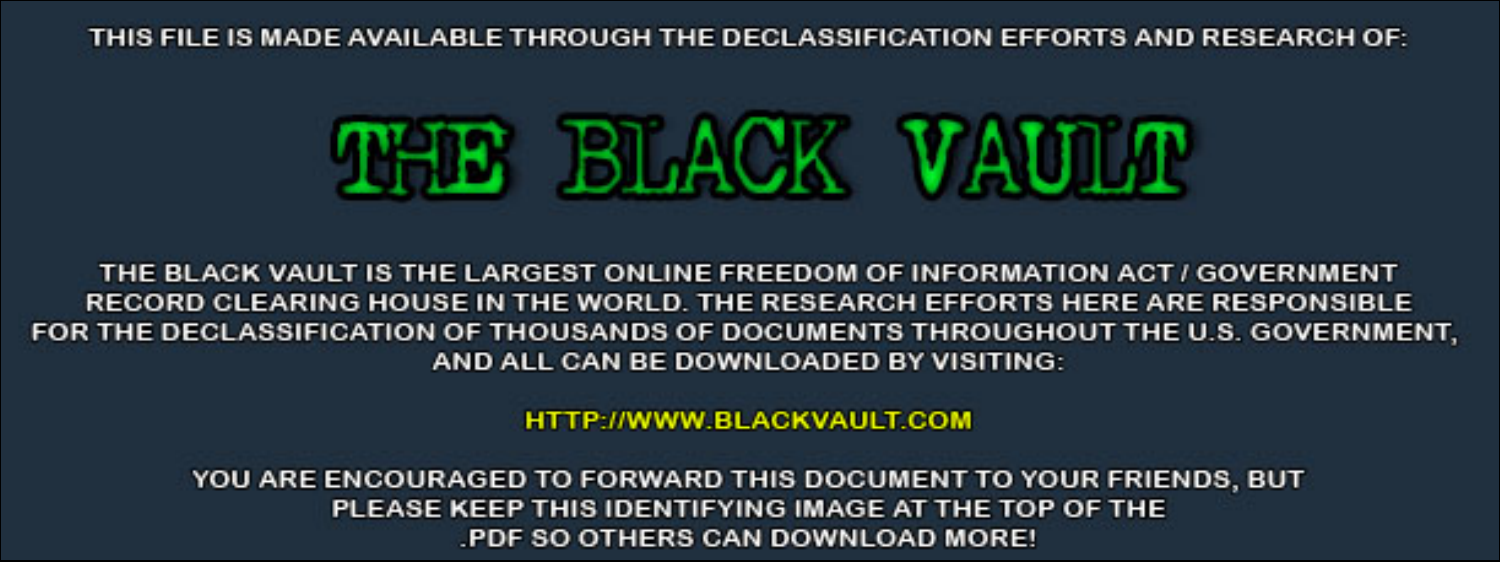

NATIONAL SECURITY AGENCY CENTRAL SECURITY SERVICE FORT GEORGE G. MEADE, MARYLAND 20755-6000

> FOIA Case: 74299 6 September 2013

Mr. John Greenewald

Dear Mr. Greenewald:

This responds to your 15 August 2013 Freedom of Information Act (FOIA) request which was received by this office on 16 August 2013, for a copy of all records this Agency maintains on Dr. Lincoln LaPaz. Your letter has been assigned Case Number 74299. Please refer to this case number when contacting us about your request. Because there are no assessable fees for this request, we did not address your request for a fee waiver. Your request has been processed under the provisions of the FOIA.

Personnel management files are maintained on NSA/CSS affiliates. Therefore, a search of our most comprehensive filing systems which include applicant, personnel, security, medical, and training was conducted. Our records reflect that Dr. Lincoln LaPaz has never been affiliated with this Agency; thus, no records were located in a search of those filing systems.

In furtherance of a reasonable search for records, we conducted a database search of historical records for information written by or about Dr. Lincoln LaPaz since you indicated that he was a noted mathematician. However, no records responsive to your request were located.

To the extent that you are seeking intelligence information on Dr. Lincoln LaPaz, we have determined that the fact of the existence or non -existence of the materials you request is a currently and properly classified matter in accordance with Executive Order 13526, as set forth in Subparagraph (c) of Section 1.4. Thus, your request is denied pursuant to the first exemption of the FOIA which provides that the FOIA does not apply to matters that are specifically authorized under criteria established by an Executive Order to be kept secret in the interest of national defense or foreign relations and are, in fact properly classified pursuant to such Executive Order.